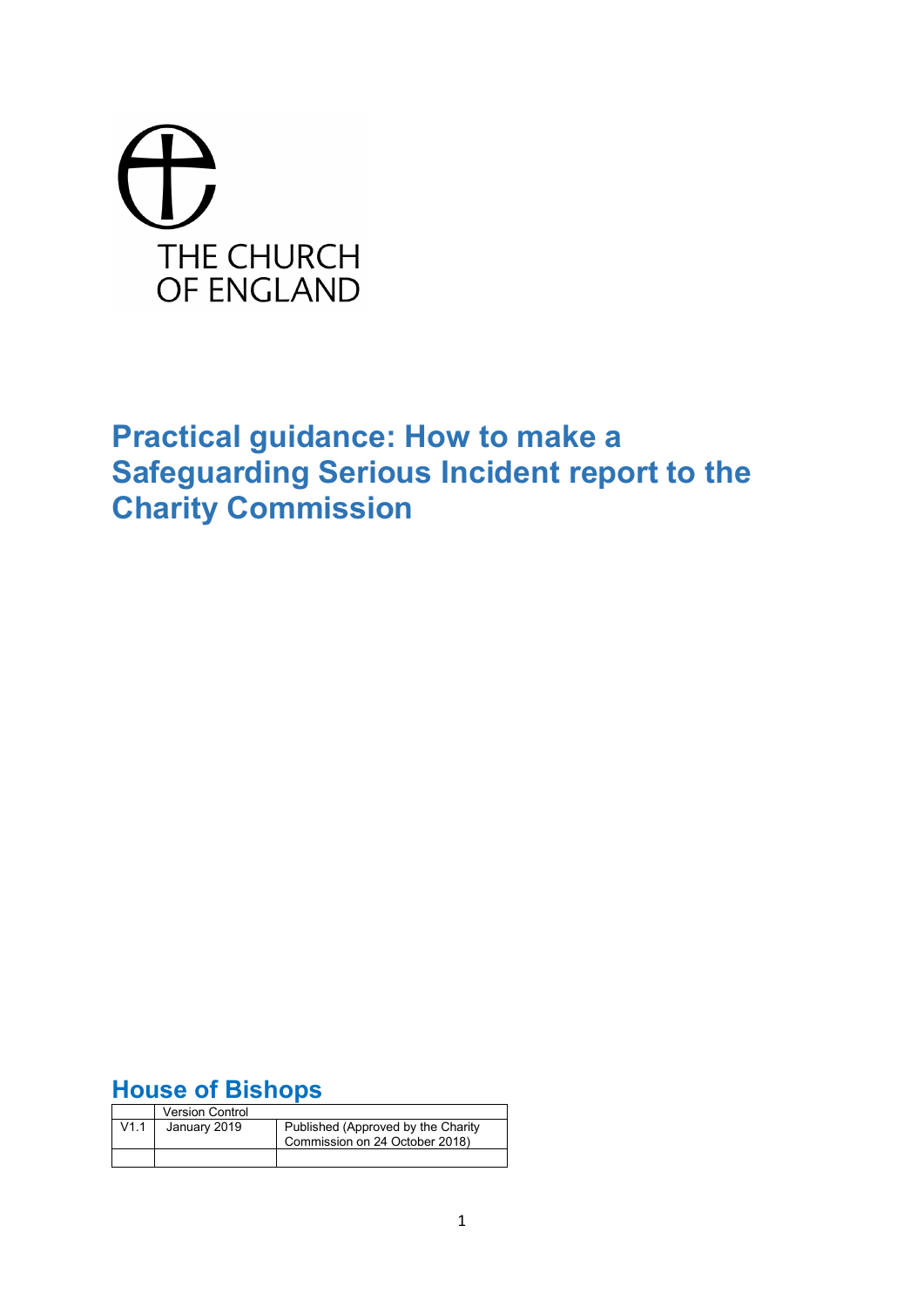## **Introduction**

**.** 

This guidance explains how to prepare a **safeguarding Serious Incident Report** and submit it to the Charity Commission.

This guidance is for Diocesan Safeguarding Advisers, Diocesan Secretaries, Parish Safeguarding Officers and the Safeguarding Officers in Religious Communities<sup>[1](#page-1-0)</sup>. It sits alongside the main Guidance on how to identify a safeguarding Serious Incident **and what to do when one occurs**, which can be accessed [here.](https://www.parishresources.org.uk/wp-content/uploads/Safeguarding-SIR-Guidance-FINAL-1-Jan-2019.pdf)

For guidance on how to report Serious Incidents that do not relate to safeguarding, such as financial crime, significant financial loss and data protection breaches, please see the relevant guidance<sup>[2](#page-1-1)</sup>.

It is important to remember that the requirement to report a Serious Incident to the Charity Commission is in addition to any requirement to notify the police, local authority, statutory agency or other relevant authority.

This guidance is effective from 1 January 2019.

## 1. What is a safeguarding "Serious Incident"?

A safeguarding Serious Incident is an adverse event, whether actual or alleged, which results in or risks **significant** harm to the charity's beneficiaries, employees, office holders, volunteers or to others who come into contact with the charity through its work. This includes where there are allegations or incidents of abuse of or risks to beneficiaries or others connected with the charity's activities. What is considered to be "significant" is a matter for the trustees to determine, as it will depend on the context of the charity, taking into account its operations, staff, finances and reputation.

The following should be reported to the Charity Commission as a safeguarding Serious Incident:

- beneficiaries of your charity (adults or children) have been, or are alleged to have been, abused or mistreated while under the care of the charity, or by someone connected with the charity, for example a trustee of the PCC or DBF, a member of the clergy, a Church Officer, employee or volunteer;
- a person who comes into contact with the charity through its work (including a Church Officer, an employee or a volunteer) has been abused or mistreated (alleged or actual) and the abuse or mistreatment is connected with the activities of the charity (for example it occurred during a religious service, a home visit by clergy or a pastoral visitor or an activity or event run by the PCC or DBF);
- there has been a breach of the House of Bishops' guidance or other safeguarding procedures or policies at the charity which has put beneficiaries and other persons who come into contact with the charity through its work at significant risk of harm, including failure to report safeguarding concerns to statutory agencies or to carry out relevant vetting checks which would have identified that a person is disqualified in law, under safeguarding legislation, from working with children, young people or adults; or

<span id="page-1-0"></span><sup>1</sup> A very small number of Religious Communities are "closed" and are not charities as they do not provide sufficient public benefit. Religious Communities that are not charities do not need to report Serious Incidents to the Charity Commission. <sup>2</sup> [Guidance for PCCs on reporting non-safeguarding Serious Incidents:](https://www.parishresources.org.uk/wp-content/uploads/SIR-Guidance-PCCs-Non-Safeguarding-FINAL-1-Jan-2018.pdf)

<span id="page-1-1"></span>[Guidance for DBFs and Religious Communities](https://www.parishresources.org.uk/wp-content/uploads/SIR-Guidance-DBFs-RCs-Non-Safeguarding-FINAL-1-Jan-2018.pdf) on reporting non-safeguarding Serious Incidents.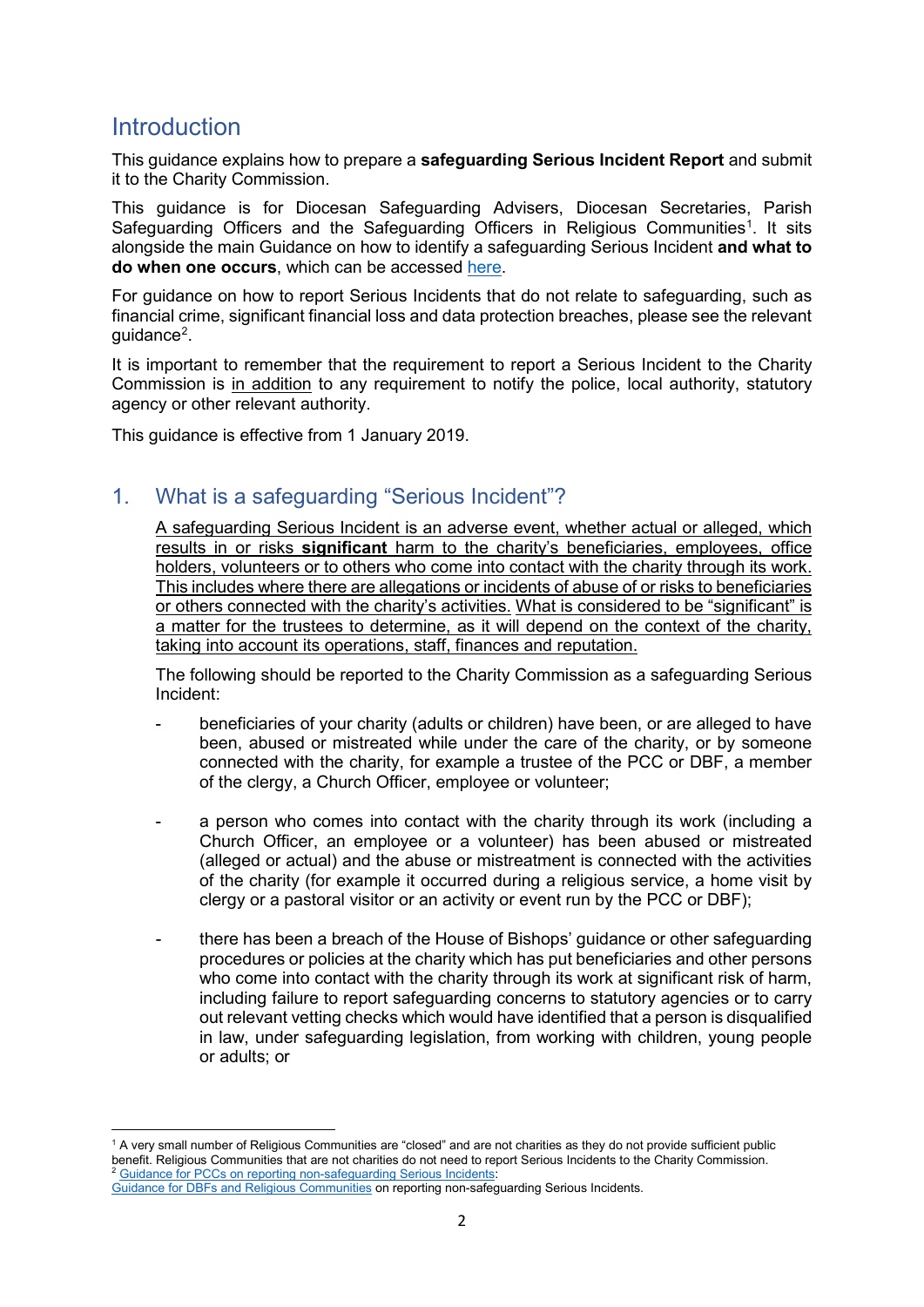alleged or actual incidents in the workplace which have resulted in or risk significant harm to trustees, employees, office holders or volunteers and are considered to be "serious" in the context of the charity. An incident should always be reported where the level of harm to the victims and/or the likely damage to the reputation of or public trust in the charity is particularly high. For example: allegations of serious sexual abuse of and by a staff member, office holder or volunteer; abuse by a senior member of staff or office holder or if a widespread of culture of bullying, abuse or sexual harassment is uncovered.

Any incident which is connected with the activities of the charity and involves actual or alleged criminal activity should always be reported to the police and/or the local authority, as well as to the Charity Commission as a Serious Incident. You should not wait until someone has been arrested, charged or convicted, before reporting an incident.

## 2. What is not a Serious Incident?

If an incident is not Serious, or it is not connected with the charity's activities, it does not need to be reported. Disclosures that abuse is occurring outside the charity and which are not connected to the charity or its activities should be reported to the relevant authorities. However, as the abuse does not relate to the charity's activities, and the alleged perpetrator is not connected with the charity, it is not a Serious Incident for these purposes and so should not be reported to the Charity Commission.

## 3. When should a Serious Incident be reported to the Charity Commission?

The Charity Commission expects Serious Incidents to be reported to it "promptly", i.e. as soon as is reasonably possible after it happens, or immediately after you become aware of it<sup>[3](#page-2-0)</sup>. In practice, a report should be made once sufficient information has been gathered for the report to be meaningful. However, there may be occasions where it is appropriate for a brief initial report to be made, with an indication that a follow-up report will be made once additional information has been obtained.

It is important to report Serious Incidents in a timely manner, as a failure to report a Serious Incident that subsequently comes to light may be considered by the Charity Commission to be mismanagement, or a serious governance failure. This could result in the Charity Commission taking regulatory action, particularly if further abuse has taken place following the initial Serious Incident that was not reported.

If a charity's trustees become aware that a Serious Incident has been identified in a charity which it funds, and the Serious Incident has been reported to the Charity Commission, the funder charity should NOT also report the Serious Incident to the Charity Commission UNLESS:

- the association between the funder charity and the funded charity in which the Serious Incident occurred would, in the minds of the public, risk causing significant reputational damage to the funder charity; and/or
- the Serious Incident has a significant impact on the staff, work or operations of the funder charity.

<span id="page-2-0"></span><sup>&</sup>lt;sup>3</sup> See Section 6 on Bulk Reporting.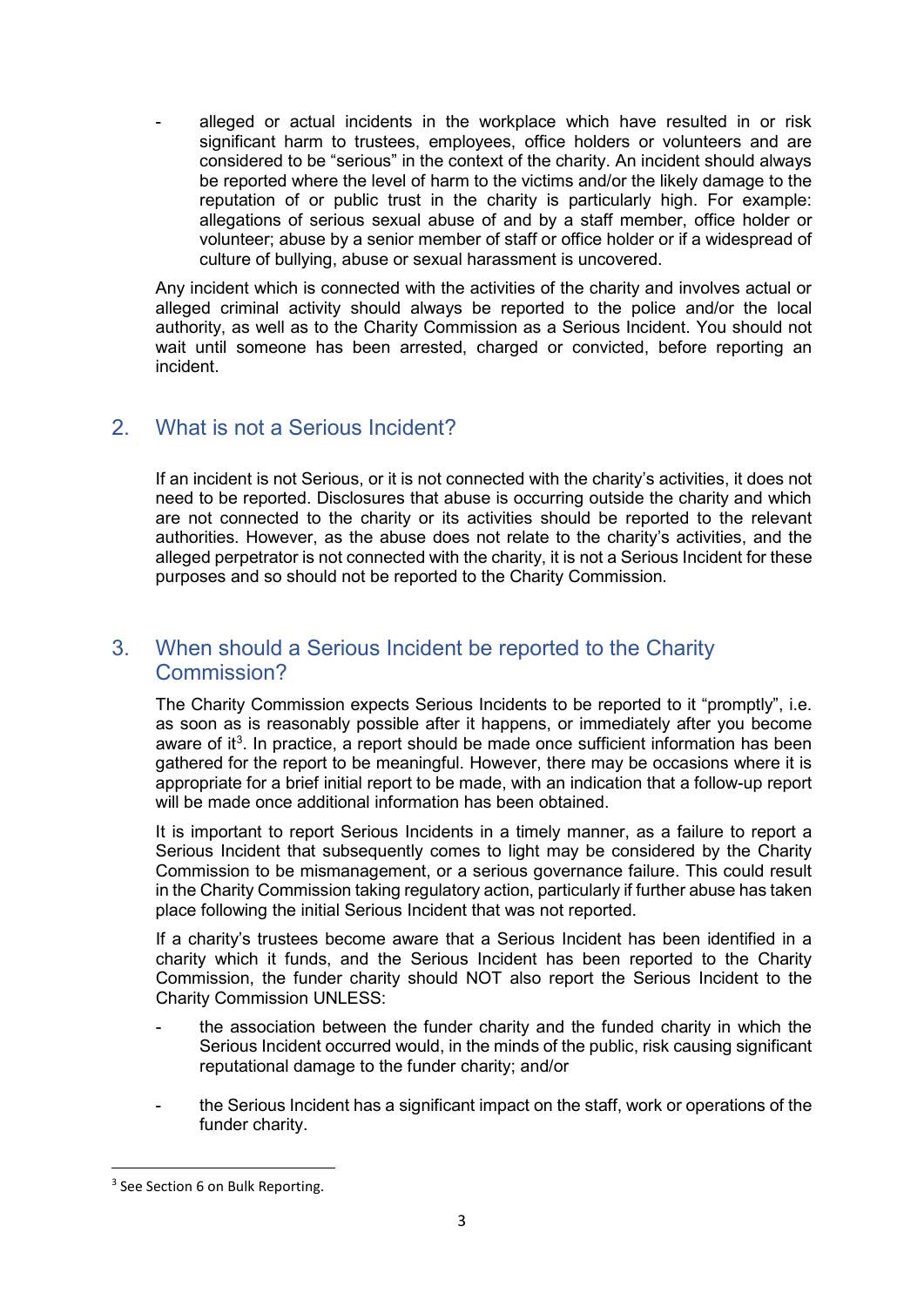It is anticipated that such "double reporting" would only be needed in exceptional circumstances.

## 4. Who is responsible for preparing and submitting the Serious Incident Report?

Responsibility for making a Serious Incident report in a timely manner rests with the trustees. However, this responsibility should be delegated formally to the Diocesan Secretary (for DBFs and PCCs) and to the Safeguarding Officer for Religious **Communities** 

#### The PCC Safeguarding Officer is responsible for:

- contacting the DSA if they consider a safeguarding Serious Incident may have occurred and providing the DSA with any information requested;
- taking such steps or actions required to safeguard beneficiaries or those connected with the PCC, in consultation with the DSA and the PCC's trustees (where appropriate); and
- reporting back to the PCC's trustees in relation to the management and reporting of the Serious Incident.

#### The Diocesan Safeguarding Adviser is responsible for:

- deciding (in consultation with the Diocesan Secretary) whether an incident is a Serious Incident that needs to be reported to the Charity Commission;
- working with, supporting and providing guidance to the relevant PCC's Safeguarding Officer;
- deciding whether an incident is sufficiently serious to require it to be separately reported to the Charity Commission, or whether it can be included in the bulk Serious Incident Report submitted every six months; and
- preparing the Serious Incident Reports (individual and bulk) and providing them to the Diocesan Secretary in a timely manner for submission to the Charity Commission.

#### The Diocesan Secretary is responsible for:

- supporting the Diocesan Safeguarding Adviser to decide whether an incident is a Serious Incident that needs to be reported to the Charity Commission;
- reporting to the DBF's trustees (in relation to the Serious Incidents occurring within the DBF) in accordance with the terms of the delegation;
- submitting the Serious Incident Reports to the Charity Commission on behalf of the DBFs and PCCs;
- sending a copy of all PCC Serious Incident Reports to the relevant PCC's Safeguarding Officer; and
- sending a copy of all Serious Incident Reports to the National Safeguarding Team  $(NST)^4$  $(NST)^4$ .

The Safeguarding Officer in a Religious Community is responsible for:

- deciding whether an incident is a Serious Incident that needs to be reported to the Charity Commission;
- reporting to the Religious Community's trustees in relation to the Serious Incidents in accordance with the terms of the delegation;
- preparing the Serious Incident Report and submitting it to the Charity Commission;
- sending a copy of the Serious Incident Report to the trustees of the Religious Community;

<span id="page-3-0"></span> <sup>4</sup> at [rsi.nst@churchofengland.org](mailto:rsi.nst@churchofengland.org)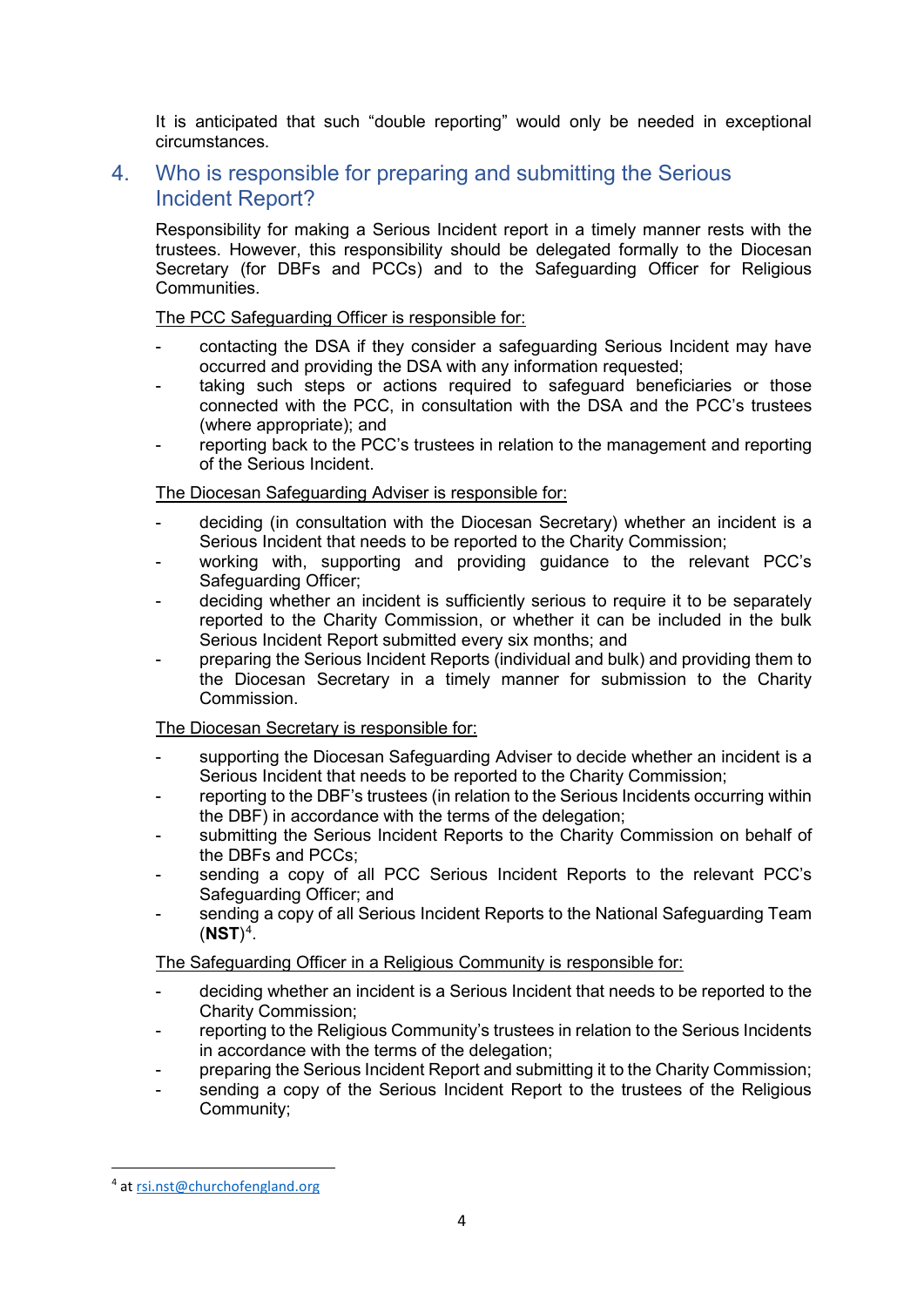- sending a copy of the Serious Incident Report to the Diocesan Safeguarding Adviser for the Diocese in which the Serious Incident occurred;
- sending a copy of the Serious Incident Report to the Religious Community's episcopal Visitor; and
- sending a copy of the Serious Incident Report to the NST $^5$  $^5$ .

When gathering information in order to prepare a safeguarding Serious Incident Report, it is important to take care not to undermine the work of the police (or other investigating authorities) by leading potential witnesses or contaminating evidence.

## 5. How is a Serious Incident Report submitted to the Charity Commission?

Serious Incident Reports must be submitted to the Charity Commission by email to [rsi@charitycommission.gsi.gov.uk.](mailto:rsi@charitycommission.gsi.gov.uk)

#### DBFs and PCCs

The Charity Commission has agreed that Diocesan Secretaries can submit bulk reports for their DBF and the PCCs in their diocese every six months, rather than reporting each incident separately, provided that particularly serious or significant incidents, and/or those likely to attract media attention are reported immediately. Diocesan Safeguarding Advisers should prepare:

- any individual reports required for the Diocesan Secretary to submit, using the template in Annex A; and
- bulk reports every six months covering their DBF and the PCCs in their Diocese, when required, using the template in Annex B. The bulk reports should indicate clearly to the Charity Commission on behalf of which charity each Serious Incident report is being submitted.

Where a Serious Incident relates to both a PCC and a DBF, for example if an allegation is made against a parish priest whose stipend is paid by the DBF, the DBF only needs to make one Serious Incident report on behalf of the PCC, unless there is risk of significant particular harm to the reputation of the DBF as a result of the Serious Incident.

#### Religious Communities

The Safeguarding Officer for the Religious Community should prepare individual safeguarding Serious Incident reports using the template at Annex A and submit them to the Charity Commission.

## 6. How do I decide which Serious Incidents should be individually reported and which can be included in the bulk report?

The Charity Commission's guidance states that particularly serious or significant incidents, and/or those likely to attract media attention, should be reported to it immediately, rather than waiting to include it in the next bulk report. In light of this it is proposed that incidents where:

<span id="page-4-0"></span> <sup>5</sup> at [rsi.nst@churchofengland.org](mailto:rsi.nst@churchofengland.org)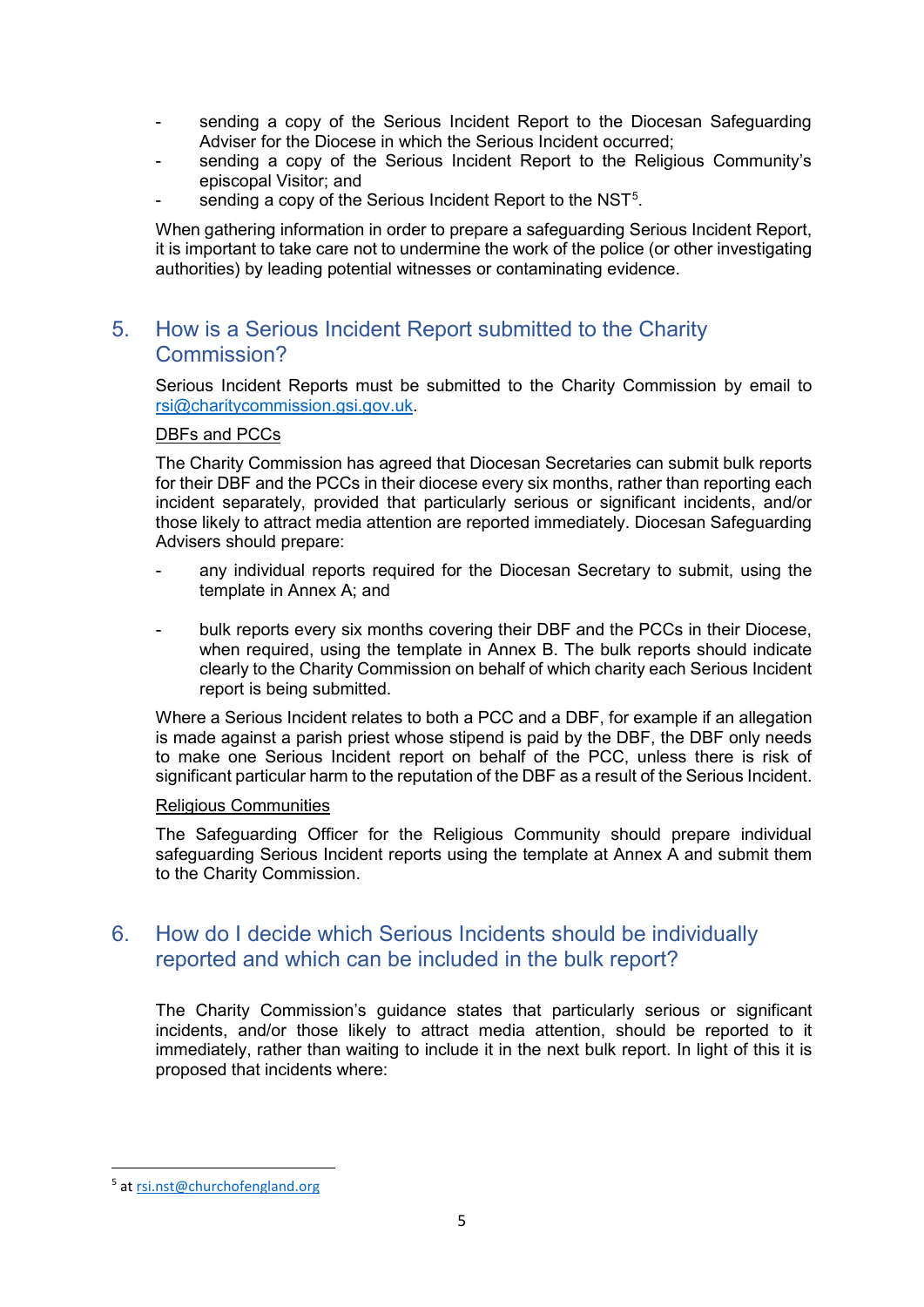- there is a live risk of harm to beneficiaries (for example, the alleged perpetrator is an office holder in another parish within the diocese, or in another diocese, or holds other trusteeships or positions of responsibility in other charities);
- the person against whom allegations have been made is a senior office holder at the charity;
- the alleged incident is, or a series of alleged incidents taken together are, particularly serious in the context of the charity; or
- the incident is likely to attract substantial media interest<sup>[6](#page-5-0)</sup> which results in (or risks) significant harm to the charity's reputation:

should be reported to the Charity Commission immediately, and not included in the bulk reports.

However, it is also important to ensure that those incidents included in bulk reports are, in fact, Serious Incidents that require reporting.

## 7. What information needs to be included in the Serious Incident Report?

When preparing a Serious Incident report, it is important to remember what the Charity Commission's concerns are when it reviews Serious Incident reports. You need to provide sufficient detail in your report to give the Charity Commission a clear picture of what happened and when, the extent of any harm caused, how the charity is dealing with the incident and what the charity's next steps are. The templates in Annexes A and B are designed to assist you to provide the necessary information to the Charity Commission.

Although the Charity Commission will not investigate whether a criminal offence has occurred (that being the role of the police), it will scrutinise the conduct of the charity's trustees and the steps they have taken to protect the charity and its beneficiaries, now and in the future. This includes making sure that the charity's trustees have proper procedures and systems in place to handle allegations, are dealing with them responsibly and are reporting incidents where appropriate to the police, social services and other relevant agencies. The Charity Commission will also want to know whether the charity's trustees are managing the risks of such incidents occurring again, so far as is practicable, by making any necessary changes to existing procedures and practice as a result of the Serious Incident.

When reporting an historic allegation of abuse, the report should confirm that the Diocesan Safeguarding Adviser has informed the Diocesan Safeguarding Adviser in the diocese in which the alleged perpetrator now holds office (if relevant). The Charity Commission also expects the DBF of the diocese in which the alleged perpetrator now holds office to make a Serious Incident report to inform the Charity Commission of the steps taken as a result of the allegation reported to protect the beneficiaries (and any others who come into contact with the DBF through its work) in that diocese from any potential risk of harm.

Safeguarding Serious Incident Reports should state what happened, the nature of the risk and the steps you are taking to deal with the incident. In particular, it should include details of:

<u>.</u>

<span id="page-5-0"></span><sup>&</sup>lt;sup>6</sup> If you are uncertain how to respond to media reports once the Serious Incident Report has been made, you can contact the Charity Commission's media team for support and advice on **pressenquiries@charitycommission.gsi.gov.uk** .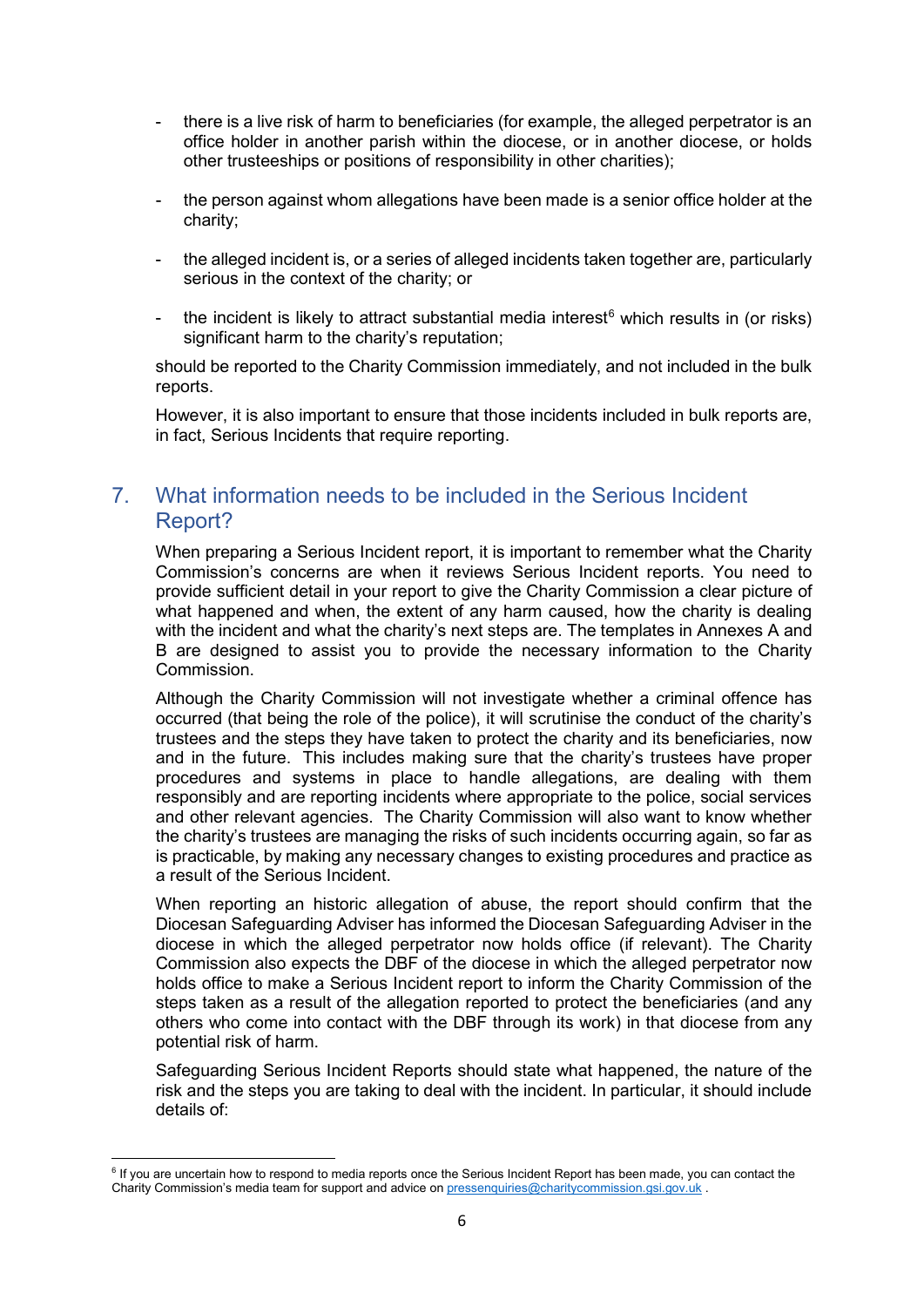- who you are and the authority you have to report the Serious Incident on behalf of the charity's trustees;
- who in the trustee body is aware of the incident, for example all or only some of the trustees (this is particularly relevant where the Serious Incident involves a trustee, someone connected to a trustee, or senior member of staff);
- the incident itself, when it happened and when the charity first became aware of it;
- what action is being taken to deal with the incident and prevent future problems. including whether and how the charity's internal policies and procedures (including the House of Bishops' guidance and any guidance from the NST) are being followed;
- whether and when the incident was reported to the police or another regulator / statutory agency (including official reference numbers); and
- any media handling lines you may have prepared (where appropriate).

Although the initial report to the Charity Commission should be anonymised, the Charity Commission may require further details and information in relation to any Serious Incident reported to it.

The Diocesan Secretary (or, for Religious Communities, the person submitting the Serious Incident report) should be the named contact provided to the Charity Commission should it have any follow-up queries or require further information. Where follow-up queries are received, any assistance required should be sought (as appropriate) from the relevant PCC's Safeguarding Officer, the Diocesan Safeguarding Adviser, the Diocesan Registrar, the Diocesan Bishop and/or the NST.

### 8. Next steps: What happens once a Serious Incident has been reported?

The Charity Commission may, on receipt of a Serious Incident report:

- (a) request further information on the incident from the charity;
- (b) give regulatory advice or guidance to the reporting charity;
- (c) take such steps as it considers necessary to protect other charities, for example where the alleged perpetrator is also a trustee, or volunteers or works in another charity; or
- (d) require the charity to provide it with regular updates in relation to any on-going investigation.

If, after the Serious Incident has been reported, you become aware of any material changes to the facts reported to the Charity Commission or further significant developments occur, you should make a follow-up report of the Serious Incident to the Charity Commission, which may be included in the bulk report if there is no live risk of harm etc.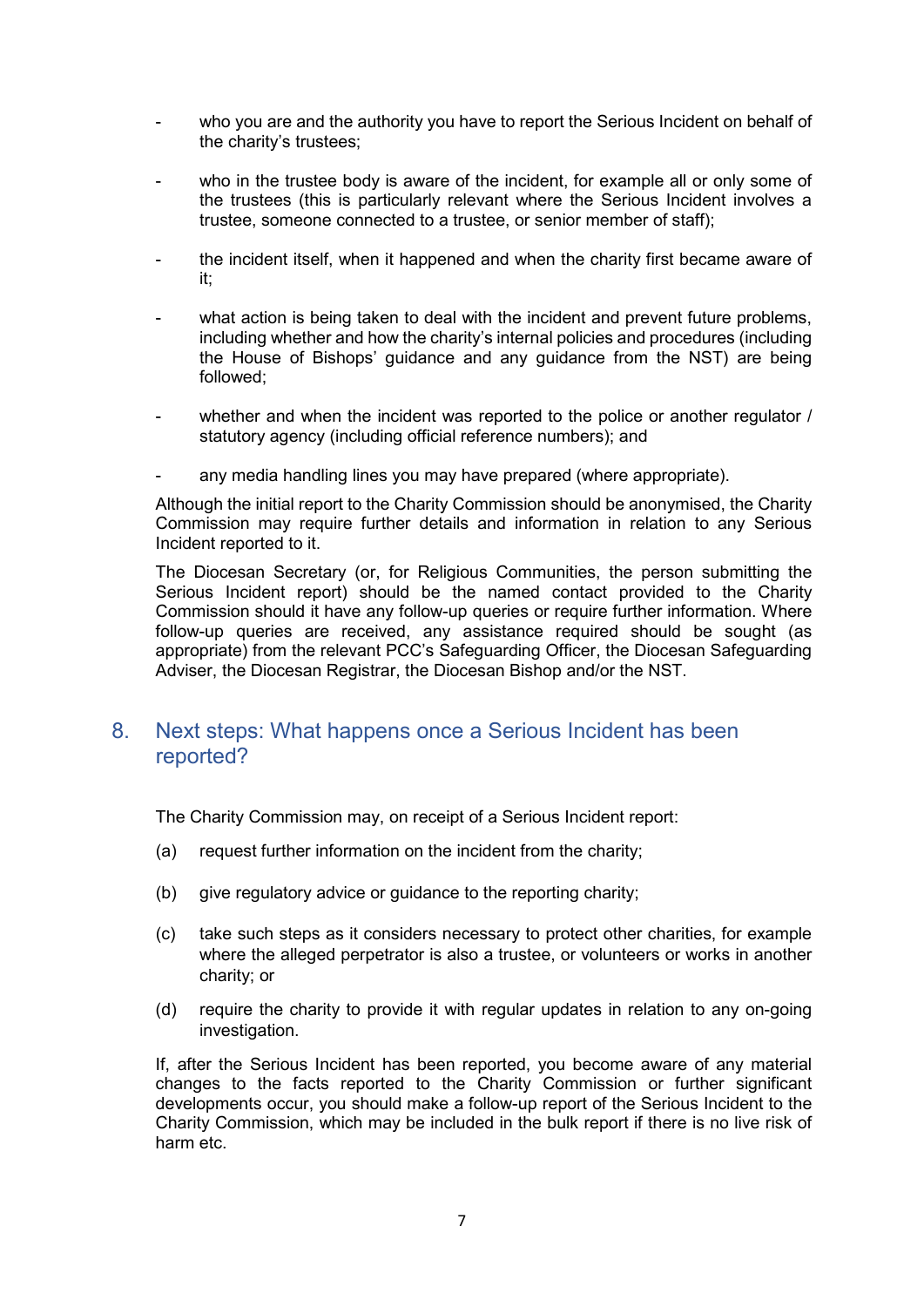If an individual against whom allegations were made and which were reported to the Charity Commission as a Serious Incident is subsequently exonerated, or the allegations were found to be false or groundless following further investigation by the charity, police or other agency, the Diocesan Secretary should inform the Charity Commission.

The Diocesan Secretary should keep a record of all Serious Incident Reports submitted, and any follow-up correspondence, together with copies of any papers that are sent to the Charity Commission. The records must be stored securely, so that they can be referred to at a later date if necessary. Where a Serious Incident report is made on behalf of a PCC, a copy of the report should also be sent to the PCC's Safeguarding Officer and stored securely.

Further guidance on Serious Incident reporting can be found on the Charity Commission website<sup>[7](#page-7-0)</sup>.

<span id="page-7-0"></span> $7$  Charity Commission Guidance for charity trustees about Serious Incidents: how to spot them and how to report (17 October 2018[\) https://www.gov.uk/guidance/how-to-report-a-serious-incident-in-your-charity](https://www.gov.uk/guidance/how-to-report-a-serious-incident-in-your-charity)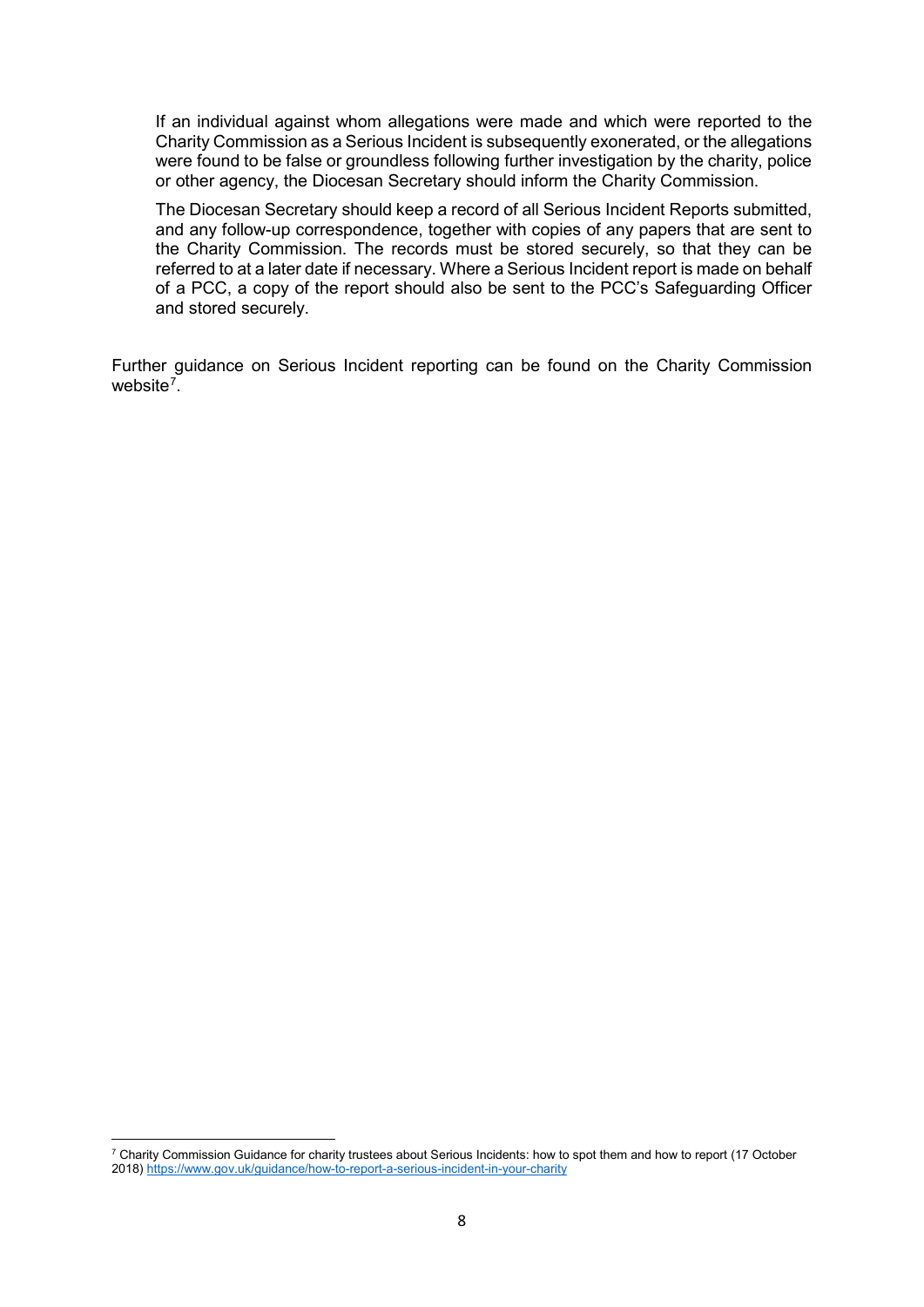## ANNEX A

## TEMPLATE FOR INDIVIDUAL SERIOUS INCIDENT REPORTS

| Full name of the charity                                                                                                 |  |
|--------------------------------------------------------------------------------------------------------------------------|--|
| <b>Charity registration number</b>                                                                                       |  |
| (or, if the PCC is not registered, state that<br>it is an excepted charity)                                              |  |
| <b>Charity's address</b>                                                                                                 |  |
| Date of Report's submission to the<br><b>Charity Commission</b>                                                          |  |
| Name of person submitting the Report<br>and position in the charity (or authority<br>on which Report is being submitted) |  |
| Email address of person submitting the<br><b>Report</b>                                                                  |  |
| Name and contact details (email and<br>telephone) of named contact for follow-up<br>queries                              |  |
| Who in the trustee body is aware of the<br><b>Incident</b>                                                               |  |
| Nature of the Incident <sup>8</sup>                                                                                      |  |
| <b>Details of the Incident:</b>                                                                                          |  |
| What happened?                                                                                                           |  |
|                                                                                                                          |  |
| When and how did it happen?                                                                                              |  |
| When and how did the charity first<br>become aware of it?                                                                |  |
| Is it an isolated incident, or part of a<br>series of incidents? If part of a series,<br>provide full details.           |  |
| Whether or not the incident is historic, is<br>there any on-going risk of harm? If so:                                   |  |
| describe what this risk is and who<br>may be at risk; and                                                                |  |

<span id="page-8-0"></span><sup>&</sup>lt;u>.</u>  $8$  Summarise incident in one sentence – e.g. allegation that a child was abused (single incident) during a Church-run activity by a volunteer helping at that activity.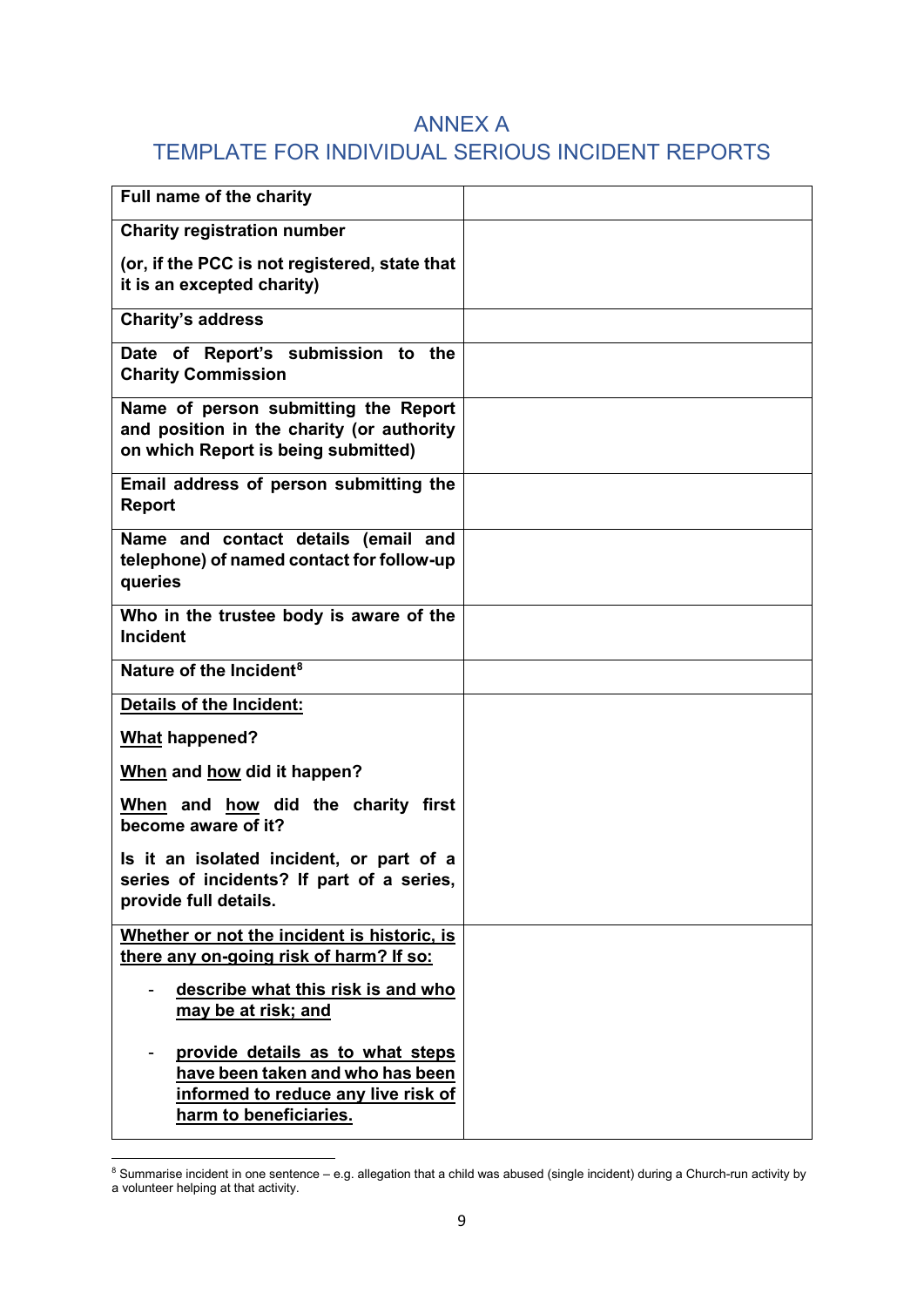| Who in the charity is involved (trustee,<br>holder, employee, volunteer,<br>office<br>beneficiary) and what is their role in the<br>charity? Are you aware of any positions<br>they also hold in other charities?<br>Will any disciplinary action need to be<br>taken against an individual? Has the<br>person resigned? If so, provide details. |  |
|--------------------------------------------------------------------------------------------------------------------------------------------------------------------------------------------------------------------------------------------------------------------------------------------------------------------------------------------------|--|
| Has the Incident been reported to the<br>police, the local authority or to any other<br>relevant regulator? If so, provide the<br>name of the relevant regulator and the<br>(e.g. crime) reference number.                                                                                                                                       |  |
| If there has been any delay in reporting<br>the incident to the police, local authority<br>or other regulator, please provide details<br>and explain.                                                                                                                                                                                            |  |
| Provide details of the charity's internal<br>policies and procedures that relate to the<br>Incident:                                                                                                                                                                                                                                             |  |
| Explain how the policies and<br>procedures were followed (and, if<br>not, why not)?                                                                                                                                                                                                                                                              |  |
| Are any changes to<br>existing<br>policies and procedures required<br>to reduce the chances of similar<br>incidents reoccurring? If so -<br>explain and if not, also explain.                                                                                                                                                                    |  |
| Explain any lessons learned and steps<br>being taken by the charity to reduce the<br>chances of similar incidents reoccurring.                                                                                                                                                                                                                   |  |
| Is it likely that the public / media will<br>become interested in the Incident? If so,<br>what plans have been made to respond to<br>any media stories?                                                                                                                                                                                          |  |
| Provide details of any anticipated next<br>steps.                                                                                                                                                                                                                                                                                                |  |
| Provide any additional information that is<br>not provided above which is of relevance<br>to the Serious Incident being reported.                                                                                                                                                                                                                |  |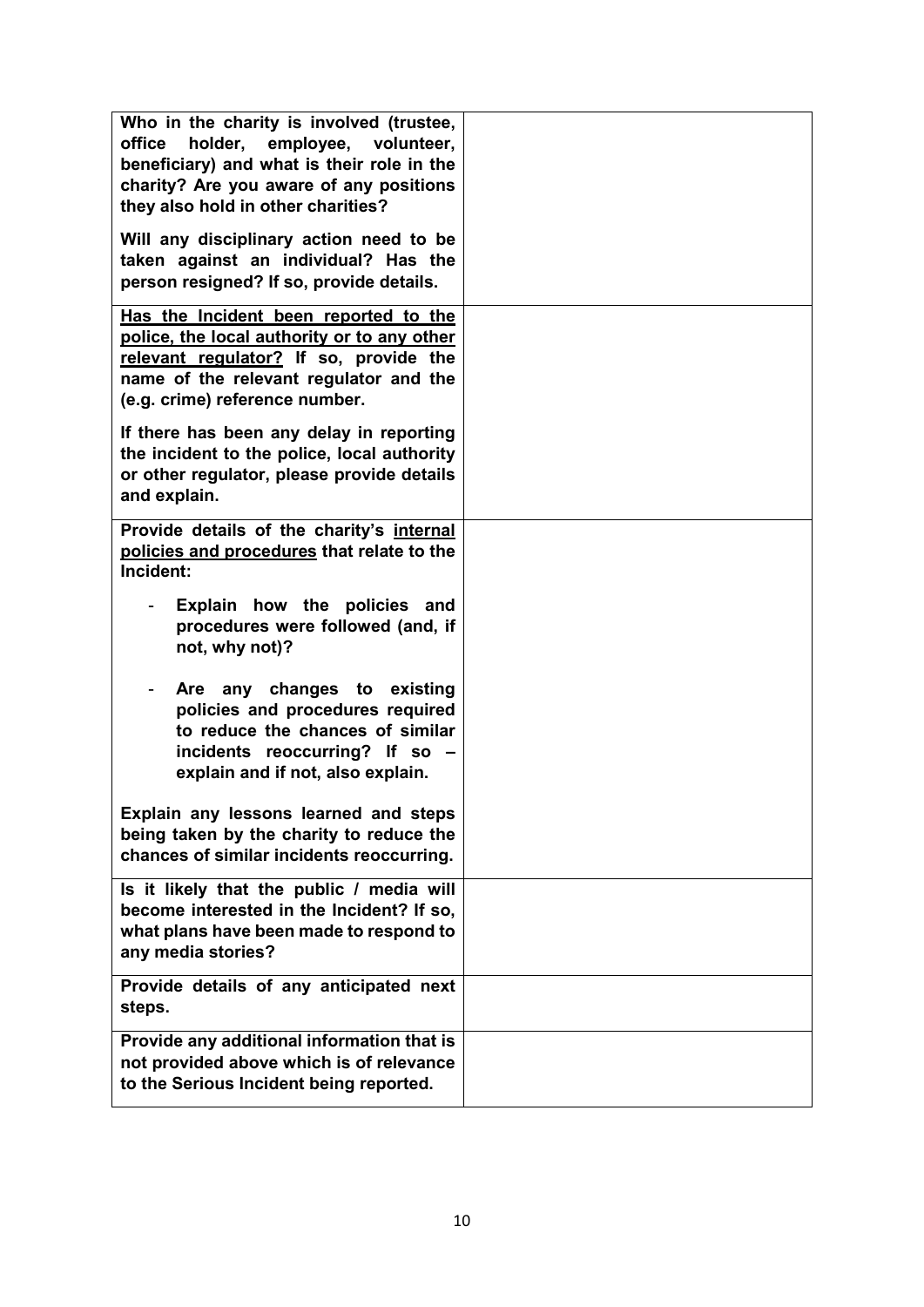## ANNEX B TEMPLATE FOR BULK SAFEGUARDING SERIOUS INCIDENT REPORTS

#### **BULK SAFEGUARDING SERIOUS INCIDENT REPORT FOR CHARITIES IN THE DIOCESE OF [ ]**

#### **DATES COVERED BY REPORT: [ ] TO [ ]**

**Report submitted by: [Full Name], Diocesan Secretary**

**Date Report Submitted: [ ]**

**If further information is required in relation to any of the incidents in the Bulk Report below, please contact [FULL NAME], the Diocesan Secretary, at [email address] and [telephone number].**

| [Full name of DBF <sup>9</sup> ]                                                                                                                                                                   |  |  |
|----------------------------------------------------------------------------------------------------------------------------------------------------------------------------------------------------|--|--|
| Charity registration number: [ ]                                                                                                                                                                   |  |  |
| Charity's address: [ ]                                                                                                                                                                             |  |  |
| <b>Serious Incident 1</b>                                                                                                                                                                          |  |  |
| Nature of the Incident <sup>10</sup>                                                                                                                                                               |  |  |
| Who in the trustee body is aware of the<br>Incident?                                                                                                                                               |  |  |
| <b>Details of the Incident:</b>                                                                                                                                                                    |  |  |
| <b>What happened?</b>                                                                                                                                                                              |  |  |
| When and how did it happen?                                                                                                                                                                        |  |  |
| When and how did the charity first become<br>aware of it?                                                                                                                                          |  |  |
| Is it an isolated incident, or part of a series of<br>incidents? If part of a series, provide full<br>details.                                                                                     |  |  |
| If the incident is historic, is there any on-going<br>risk of harm? If so:                                                                                                                         |  |  |
| describe what this risk is and who may<br>be at risk; and<br>provide details as to what steps have<br>been taken and who has been informed<br>to reduce any live risk of harm to<br>beneficiaries. |  |  |

<span id="page-10-0"></span><sup>&</sup>lt;sup>9</sup> As listed on the Charity Commission's website.

<span id="page-10-1"></span><sup>10</sup> Summarise incident in one sentence – e.g. allegation that a child was abused (single incident) during a Church-run activity by a volunteer helping at that activity.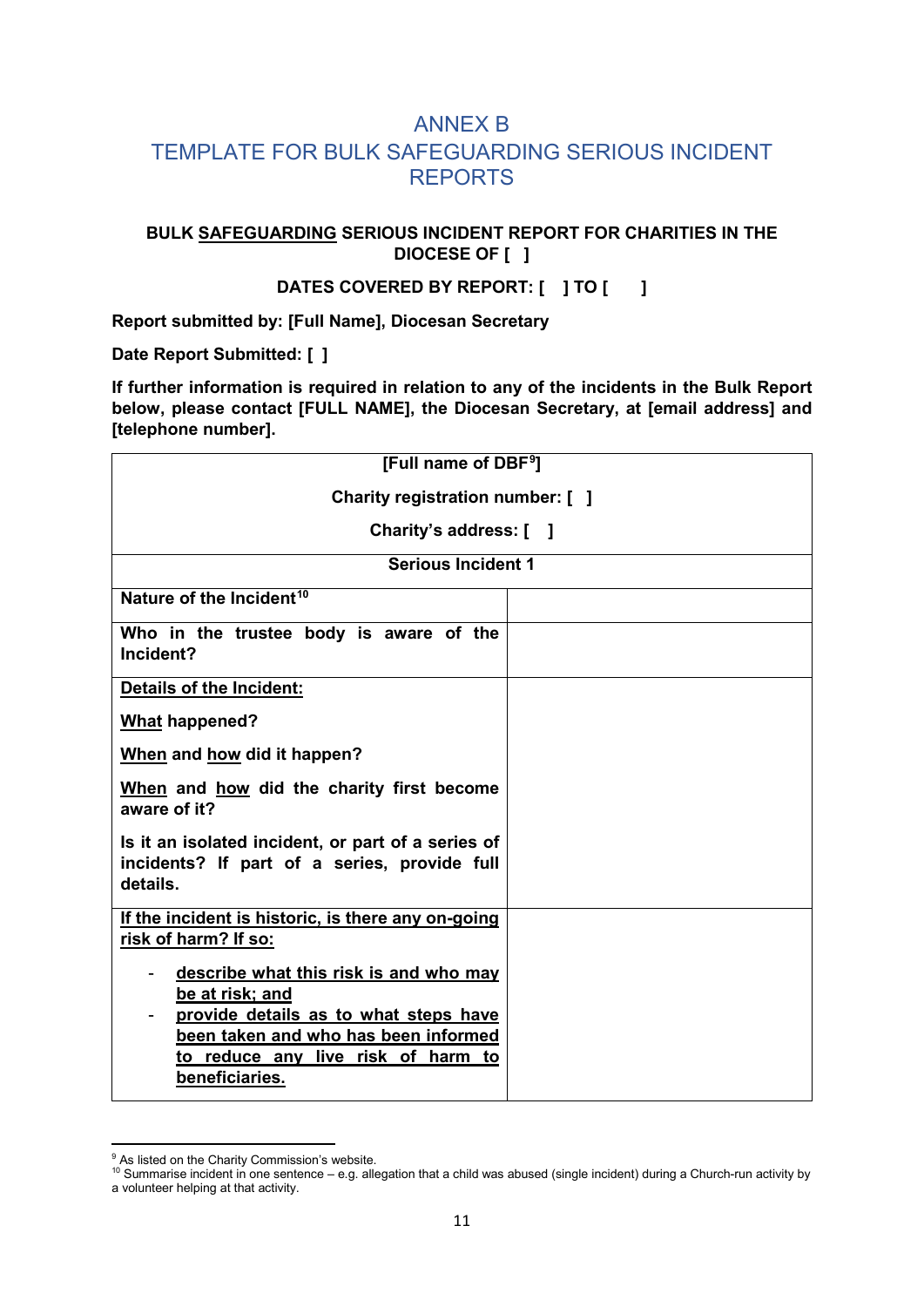| Is anyone in the charity involved (trustee, office<br>holder, employee, volunteer, beneficiary) and<br>what is their role in the charity? Are you aware<br>of any positions held by them in other<br>charities? |  |
|-----------------------------------------------------------------------------------------------------------------------------------------------------------------------------------------------------------------|--|
| Will any disciplinary action need to be taken<br>against an individual? Has anyone resigned? If<br>so, provide details.                                                                                         |  |
| Has the Incident been reported to the police,<br>local authority or to any other relevant<br>regulator? If so, provide the name of the<br>relevant regulator and the (e.g.<br>crime)<br>reference number.       |  |
| If there has been any delay in reporting the<br>incident to the police, local authority or other<br>regulator, please provide details and explain.                                                              |  |
| Provide details of the charity's internal policies<br>and procedures that relate to the Incident:                                                                                                               |  |
| how the<br><b>Explain</b><br>policies<br>and<br>procedures were followed (and, if not,<br>why not)?                                                                                                             |  |
| Are any changes to existing policies<br>and procedures required to reduce the<br>similar<br>chances<br><b>of</b><br><b>incidents</b><br>reoccurring? If so - explain and if not,<br>also explain.               |  |
| Explain any lessons learned and steps being<br>taken by the charity to reduce the chances of<br>similar incidents reoccurring.                                                                                  |  |
| Is it likely that the public / media will become<br>interested in the Incident? If so, what plans<br>have been made to respond to any media<br>stories?                                                         |  |
| Provide details of any anticipated next steps.                                                                                                                                                                  |  |
| Provide any additional information that is not<br>provided above which is of relevance to the<br>Serious Incident being reported.                                                                               |  |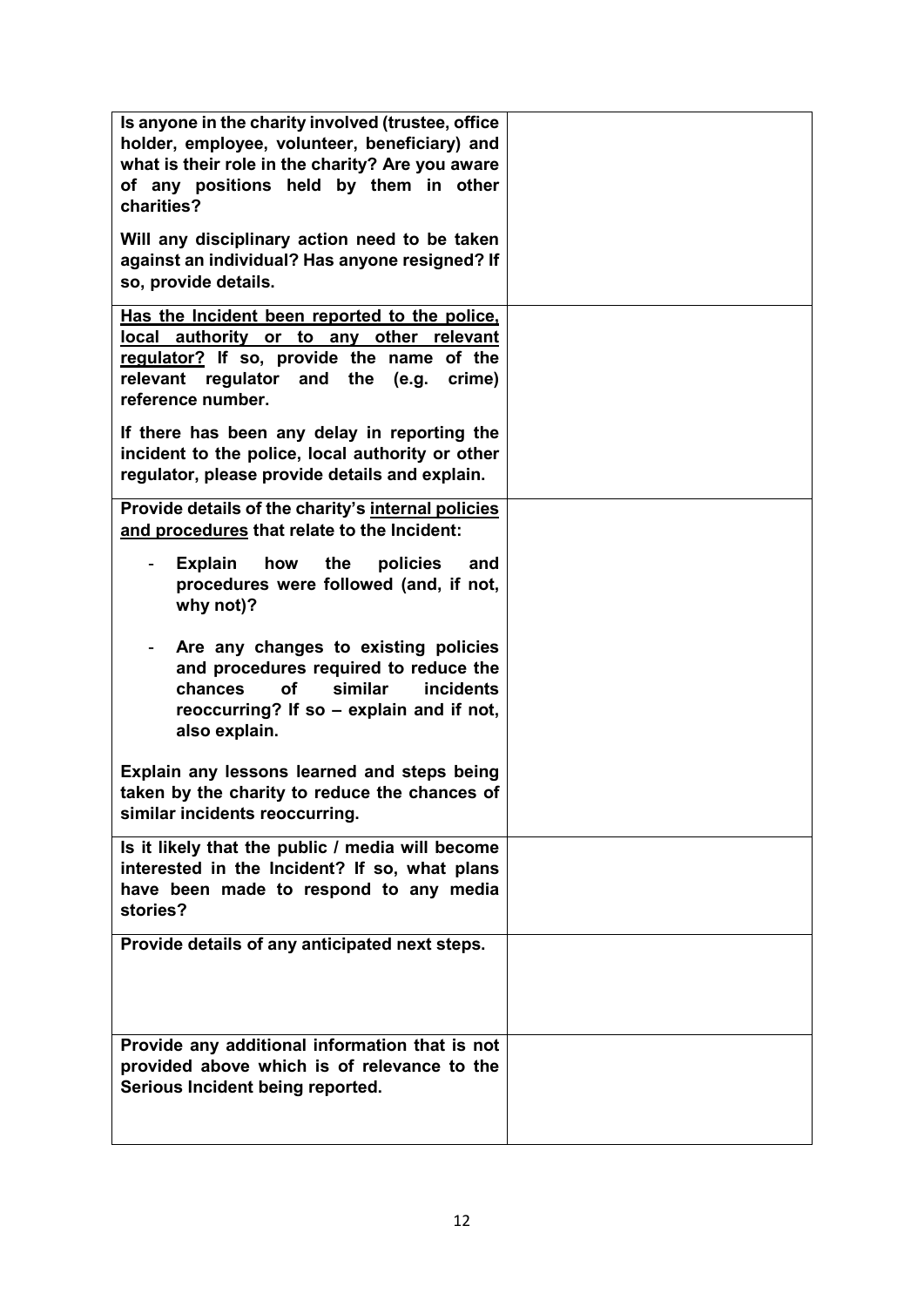| Serious Incident 2 <sup>11</sup>                                                                                                                                                                                                                                                                                   |  |
|--------------------------------------------------------------------------------------------------------------------------------------------------------------------------------------------------------------------------------------------------------------------------------------------------------------------|--|
| Nature of the Incident <sup>12</sup>                                                                                                                                                                                                                                                                               |  |
| Who in the trustee body is aware of the<br>Incident?                                                                                                                                                                                                                                                               |  |
| Details of the Incident:                                                                                                                                                                                                                                                                                           |  |
| <b>What happened?</b>                                                                                                                                                                                                                                                                                              |  |
| When and how did it happen?                                                                                                                                                                                                                                                                                        |  |
| When and how did the charity first become<br>aware of it?                                                                                                                                                                                                                                                          |  |
| Is it an isolated incident, or part of a series of<br>incidents? If part of a series, provide full<br>details.                                                                                                                                                                                                     |  |
| If the incident is historic, is there any on-going<br>risk of harm? If so:                                                                                                                                                                                                                                         |  |
| describe what this risk is and who may<br>$\sim$<br>be at risk; and<br>provide details as to what steps have<br>been taken and who has been informed<br>to reduce any live risk of harm to<br>beneficiaries.                                                                                                       |  |
| Is anyone in the charity involved (trustee, office<br>holder, employee, volunteer, beneficiary) and<br>what is their role in the charity? Are you aware<br>of any positions held by them in other<br>charities?<br>Will any disciplinary action need to be taken<br>against an individual? Has anyone resigned? If |  |
| so, provide details.                                                                                                                                                                                                                                                                                               |  |
| Has the Incident been reported to the police,<br>local<br>authority or to any other relevant<br>regulator? If so, provide the name of the<br>relevant regulator and the (e.g.<br>crime)<br>reference number.                                                                                                       |  |
| If there has been any delay in reporting the<br>incident to the police, local authority or other<br>regulator, please provide details and explain.                                                                                                                                                                 |  |
| Provide details of the charity's internal policies<br>and procedures that relate to the incident:                                                                                                                                                                                                                  |  |

<span id="page-12-0"></span> $11$  Cut and paste for as many Serious Incidents as require reporting for this charity.

<span id="page-12-1"></span><sup>&</sup>lt;sup>12</sup> Summarise incident in one sentence – e.g. allegation that a child was abused (single incident) during a Church-run activity by a volunteer helping at that activity.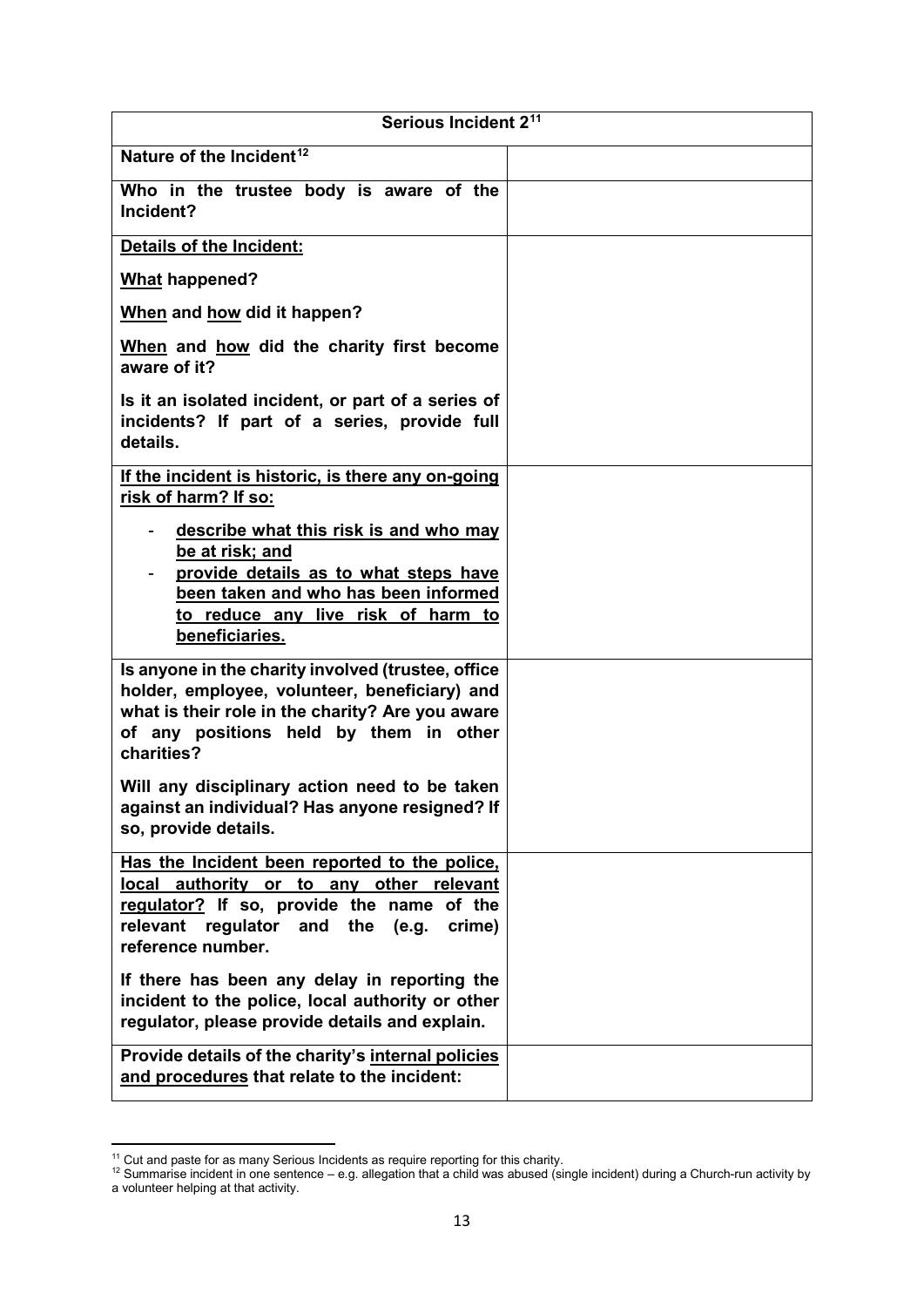| Explain how the<br>policies<br>and<br>procedures were followed (and, if not,<br>why not)?<br>Are any changes to existing policies<br>and procedures required to reduce the |  |  |
|----------------------------------------------------------------------------------------------------------------------------------------------------------------------------|--|--|
| chances<br>similar<br><b>of</b><br><i>incidents</i><br>reoccurring? If so – explain and if not,<br>also explain.                                                           |  |  |
| Explain any lessons learned and steps being<br>taken by the charity to reduce the chances of<br>similar incidents reoccurring.                                             |  |  |
| Is it likely that the public / media will become<br>interested in the Incident? If so, what plans<br>have been made to respond to any media<br>stories?                    |  |  |
| Provide details of any anticipated next steps.                                                                                                                             |  |  |
| Provide any additional information that is not<br>provided above which is of relevance to the<br>Serious Incident being reported.                                          |  |  |
| [Full name of PCC <sup>13</sup> ]                                                                                                                                          |  |  |
| Charity registration number: [ ] (or state if it is an excepted charity)                                                                                                   |  |  |
| Charity's address: [ ]                                                                                                                                                     |  |  |
| Serious Incident 1 <sup>14</sup>                                                                                                                                           |  |  |
| Nature of the Incident <sup>15</sup>                                                                                                                                       |  |  |
| Who in the trustee body is aware of the<br>Incident?                                                                                                                       |  |  |
| Details of the Incident:                                                                                                                                                   |  |  |
| <b>What happened?</b>                                                                                                                                                      |  |  |
| When and how did it happen?                                                                                                                                                |  |  |
| When and how did the charity first become<br>aware of it?                                                                                                                  |  |  |
| Is it an isolated incident, or part of a series of<br>incidents? If part of a series, provide full<br>details.                                                             |  |  |

<span id="page-13-0"></span> $13$  As listed on the Charity Commission's website (if registered).

<span id="page-13-1"></span><sup>&</sup>lt;sup>14</sup> Cut and paste for as many Serious Incidents as require reporting for this charity. Then cut and paste with heading for each PCC in the Diocese for which safeguarding Serious Incident Reports are being made.

<span id="page-13-2"></span><sup>15</sup> Summarise incident in one sentence – e.g. allegation that a child was abused (single incident) during a Church-run activity by a volunteer helping at that activity.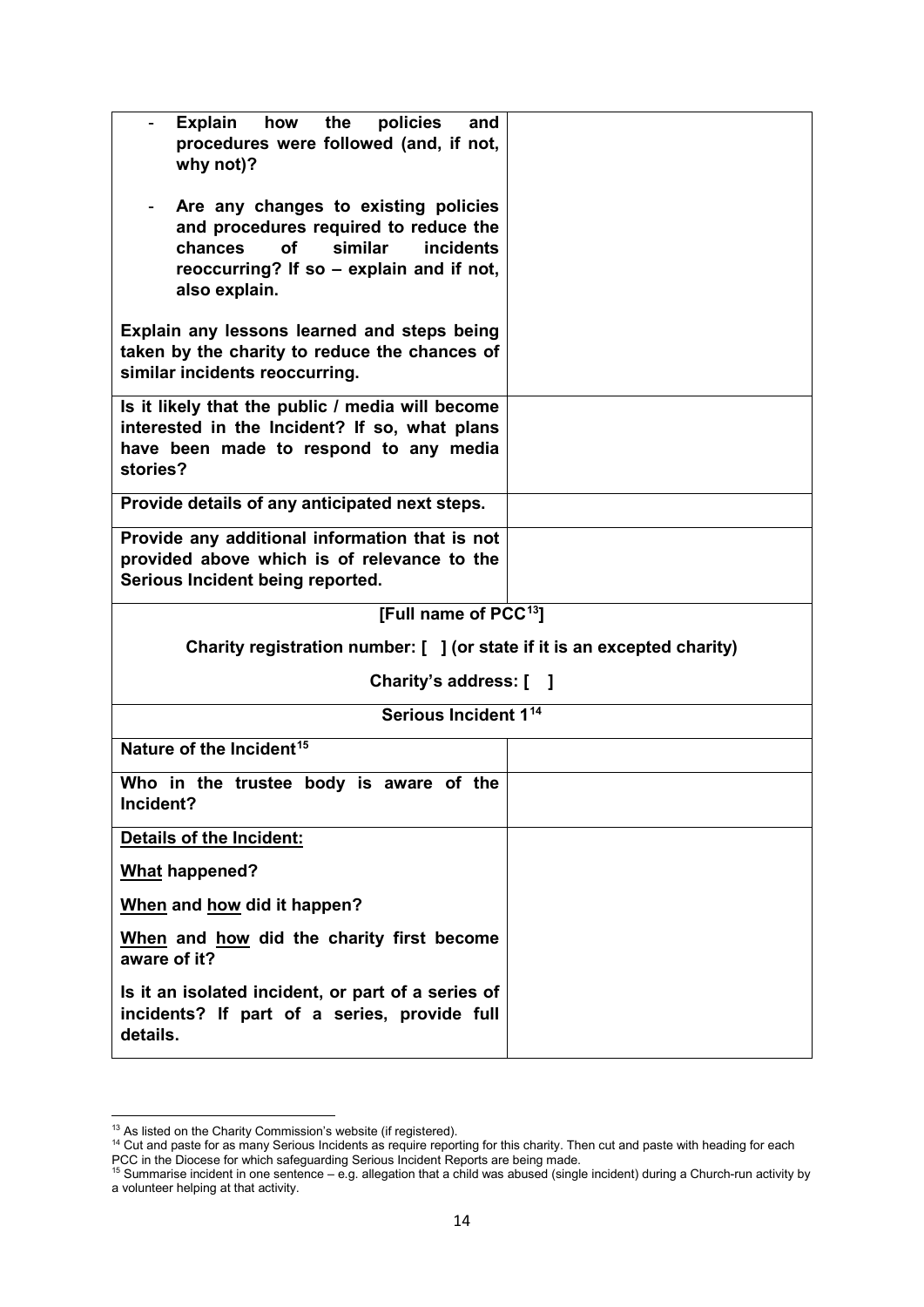| If the incident is historic, is there any on-going<br>risk of harm? If so:                                                                                                                                      |  |
|-----------------------------------------------------------------------------------------------------------------------------------------------------------------------------------------------------------------|--|
| describe what this risk is and who may<br>be at risk; and<br>provide details as to what steps have<br>been taken and who has been informed<br>to reduce any live risk of harm to<br>beneficiaries.              |  |
| Is anyone in the charity involved (trustee, office<br>holder, employee, volunteer, beneficiary) and<br>what is their role in the charity? Are you aware<br>of any positions held by them in other<br>charities? |  |
| Will any disciplinary action need to be taken<br>against an individual? Has anyone resigned? If<br>so, provide details.                                                                                         |  |
| Has the Incident been reported to the police,<br>local authority or to any other relevant<br>regulator? If so, provide the name of the<br>relevant regulator and the (e.g.<br>crime)<br>reference number.       |  |
| If there has been any delay in reporting the<br>incident to the police, local authority or other<br>regulator, please provide details and explain.                                                              |  |
| Provide details of the charity's internal policies<br>and procedures that relate to the Incident:                                                                                                               |  |
| <b>Explain</b><br>the<br>policies<br>how<br>and<br>procedures were followed (and, if not,<br>why not)?                                                                                                          |  |
| Are any changes to existing policies<br>and procedures required to reduce the<br><b>of</b><br>similar<br>chances<br><i>incidents</i><br>reoccurring? If so - explain and if not,<br>also explain.               |  |
| Explain any lessons learned and steps being<br>taken by the charity to reduce the chances of<br>similar incidents reoccurring.                                                                                  |  |
| Is it likely that the public / media will become<br>interested in the Incident? If so, what plans<br>have been made to respond to any media<br>stories?                                                         |  |
| Provide details of any anticipated next steps.                                                                                                                                                                  |  |